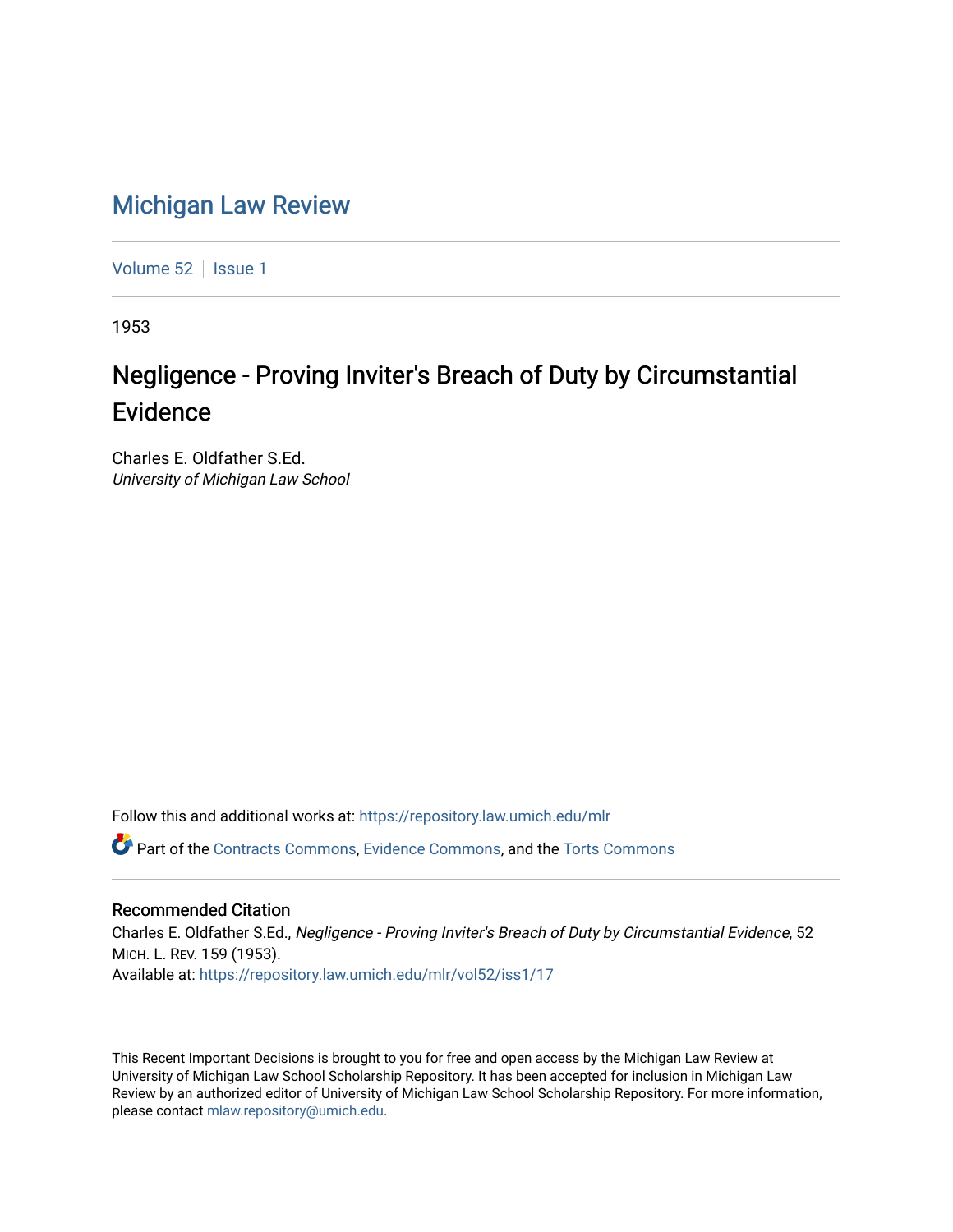NEGLIGENCE - PROVING INVITOR'S BREACH OF DUTY BY CIRCUMSTANTIAL EVIDENCE-Plaintiff brought a negligence action for personal injuries suffered when she slipped on a spot of grease in the driveway of defendant's railroad station. The evidence showed that the spot was at least one foot square and was covered with dust and dirt so that it resembled in color and texture the rest of the pavement. The evidence also indicated that vehicles often drove through and parked in the drive, and that there were no marks on the spot other than a deep skid mark left by plaintiff's heel. The trial court allowed the jury to determine from this evidence that the spot had existed long enough for the defendant, in the exercise of due care, to find and remove it. The defendant's motion for a judgment *n.o.v.* was overruled. The intermediate appellate court unanimously affirmed.<sup>1</sup> On appeal, *held*, reversed. "It is clear . . . that it could not be determined from any or all of the circumstances and at best it would only be a guess whether the grease spot was on the driveway IO minutes, IO hours or 10 days prior to the plaintiff's accident." Two judges dissented. *Lanni v*. *Pennsylvania* R. *Co.,* (Pa. 1952) 88 A. (2d) 887 at 889.

"A possessor of land is subject to liability for bodily hami caused to business visitors by a natural or artificial condition thereon if, but only if, he  $\dots$  knows, or by the exercise of reasonable care could discover, the condition which, if known to him, he should realize as involving an unreasonable risk to them.  $\ldots$ ." It was conceded in the principal case that the plaintiff was a business visitor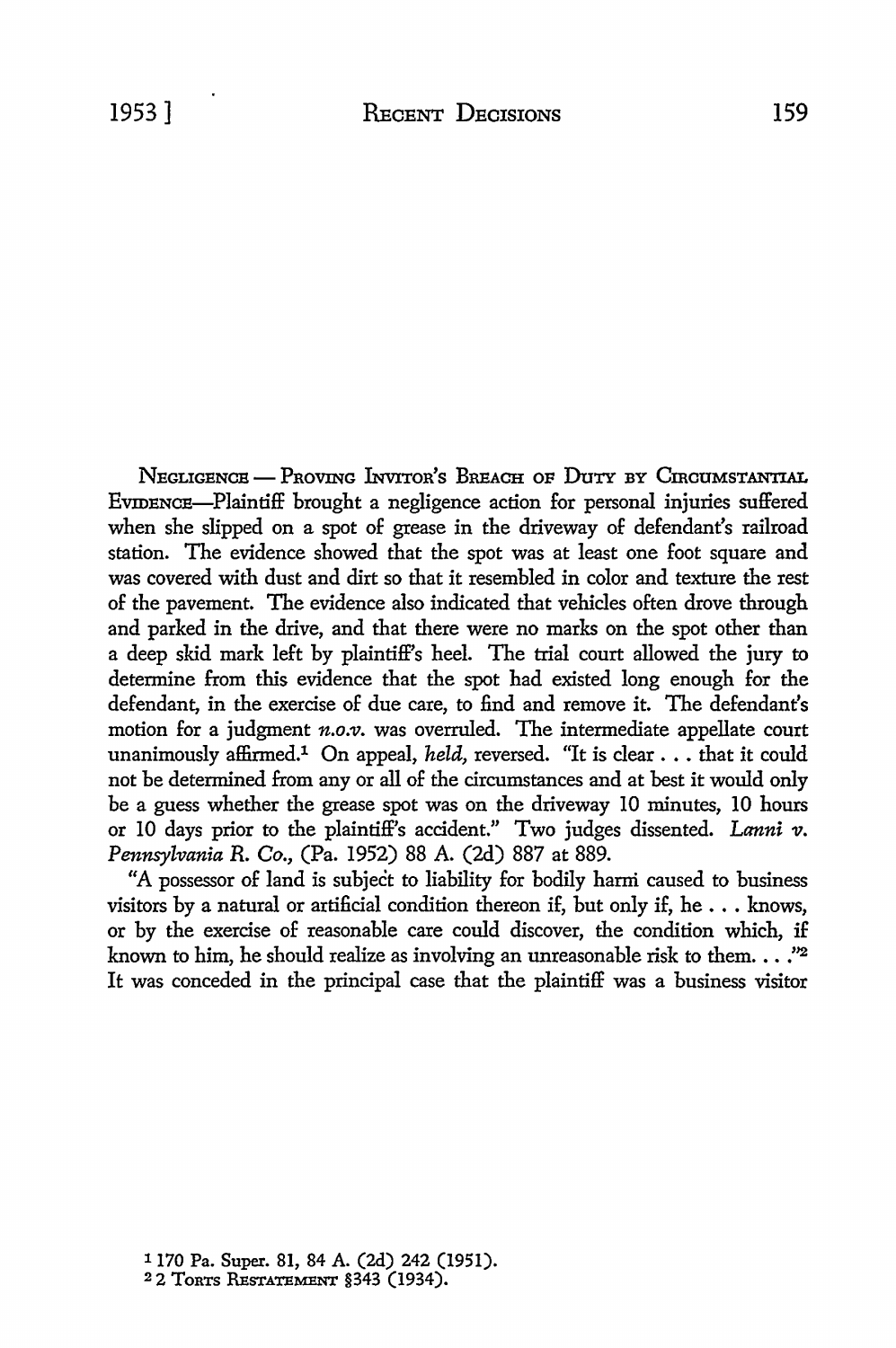upon the property of the defendant, that the spot constituted an unreasonable risk, and that the defendant had no actual knowledge of the existence of the spot. The only issue was whether the evidence supported the jury's finding that the defendant was negligent in failing to discover the spot. Since breach of duty is ordinarily a jury question,<sup>3</sup> the trial court was correct in sending the case to the jury unless the evidence was so slight that it would be unreasonable to infer that the spot had been on the driveway long enough for the defendant to have discovered it. The issue arose upon the denial of the defendant's motion for a judgment *n.o.v.,* which in Pennsylvania basically raises the question of whether the trial court should have directed a verdict for the defendant.<sup>4</sup> In considering either type of motion the court must view the evidence in a light most favorable to the party against whom the motion is directed.5 Admittedly the plaintiff submitted no direct evidence as to how long the grease had been on the drive.6 However, it is clear that breach of duty may be inferred by the jury from circumstantial evidence, provided the inference is reasonable and logical.<sup>7</sup> The evidence showed that the grease was located on the usual exit from the depot where it could easily have been discovered. The spot had been there long enough to become covered with dust and dirt. The grease was thick and was spread over a substantial area, which would°logically indicate that, since cars used the drive, it had accumulated over a period of time. Of the fourteen judges who considered the case in three courts, nine judges thought that it was reasonable to conclude from this evidence that the grease had been on the drive long enough to charge the defendant with constructive notice. On second appeal, a five-judge majority thought otherwise. As in all cases involving a question of fact, other precedents are not very persuasive since the controlling circumstances vary in nearly every case.8 The situation poses a difficult if not

s PROSSER, ToRTS 280-281 (1941).

<sup>4</sup>For discussion of the motion for judgment *n.o.v.,* as utilized in Pennsylvania, see 6 STANDARD PENNSYLVANIA PRACTICE 386-412 (1936).

<sup>5</sup>See 6 STANDARD PENNSYLVANIA PRAcncE 75-76 and 407-410 (1936) for discussion and citations.

6 For discussion of probative value of evidence and logical inferences see 1 WIGMoRE, EVIDENCE, 3d ed., §26 et seq. (1940).

<sup>7</sup>When there is direct evidence as to the length of time that the condition has existed, the courts appear to be more willing to submit the issue to the jury, although there is still the question of fact as to whether the time was long enough to charge the defendant with constructive notice. In Van Wye v. Robbins, 48 Cal. App. 660, 120 P. (2d) 507 (1941), where the plaintiff proved that the grease spot upon which he fell had been on the parking lot for twenty minutes, the court held that constructive notice was a jury question. In Langley v. F. W. Woolworth Co., 46 R.I. 394, 131 A. 194 (1925), the court held that it was. a jury question where peanuts had been upon the store floor for one hour and ten minutes prior to the time that the plaintiff slipped on them. Compare Burke v. National India Rubber Co., 21 R.I. 446, 44 A. 307 (1899), where the court held that three hours was an insufficient length of time to charge an employer with constructive notice of grease upon

a factory floor.<br><sup>8</sup> Compare the following cases: Kroger Grocery & Baking Co. v. Dempsey, 201 Ark. 71, 143 S.W. (2d) 564 (1940) (court reversed jury verdict for the plaintiff, who had slipped on banana peel in defendant's grocery store, on the ground that there was not enough evidence to show that the peel had been on the floor long enough to charge defendant with constructive notice); Smith v. Manning's, Inc., 13 Wash. (2d) 573, 126